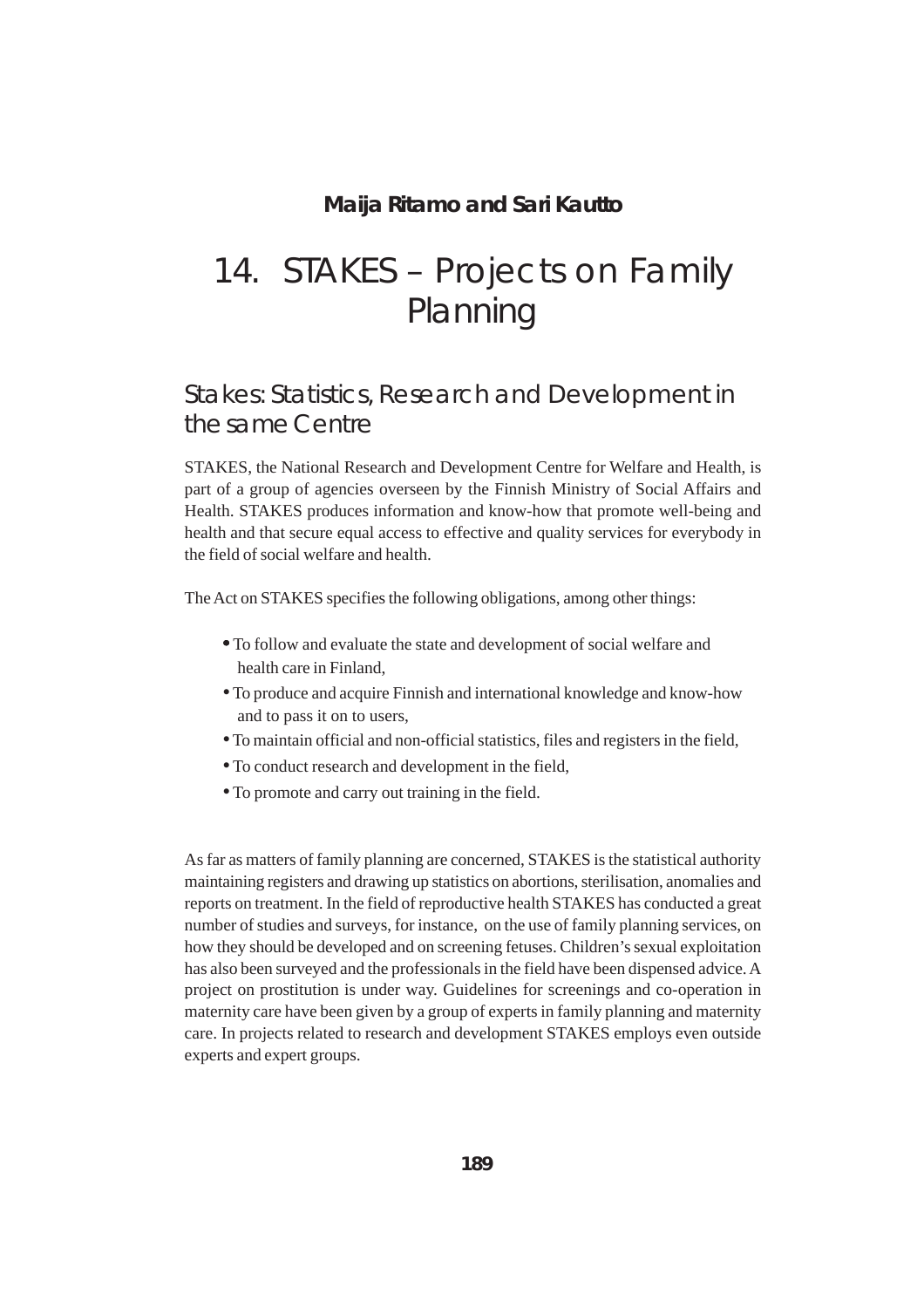# Direction for Development Work through Negotiations and Surveys

If compared internationally, family planning and sexual health are mostly maintained well in Finland. The hopes of the Finns regarding families have been surveyed and the number of children women wished to have in 1989 was 2,5 and the corresponding figure relating to men was 2,3. In reality though, women have 1,9 children on average. The number of abortions was 10 600 in 1999, i.e. 8.7/1000 females of fertility age. The figure is one of the lowest in the world. Sexual life has been studied in many studies based on the population. Especially women's contentment has increased. By international comparison, the number of sexually transmitted diseases is still low in Finland. On the other hand, deliberate childlessness has risen.

The main responsibility for family planning services is shared by health care nurses and midwives trained for this task. At the beginning of the 1990s there was no precise information about how the services were arranged, since many municipalities had started to follow the principle of population responsibility and the recession cut down resources especially in the area of preventive health care. In this situation the assessment of family planning services was considered important. What also affected the matter was a debate on tightening the stipulations on abortion, which was conducted for instance in Germany, Poland and the USA.

At the end of 1992 there was a public debate alleging that teenage abortions were a problem in Finland. By means of statistics it was shown, however, that in fact the number of abortions and teenage mothers had continuously been decreasing. In the spring of 1993 several negotiations were held under the supervision of STAKES in which experts assessed the situation. At the same time a statistical report on abortions and a survey on the prevention of teenage pregnancies and abortions were being made. An working group of experts including researchers and administrative authorities in the field and representatives of trade organisations and specialist organisations surveyed the state of family planning in Finland and set goals for development. What was considered important by the group was drawing up a basic report on family planning services and supporting research and development. The contacts between those actively involved in the development and research activities in the area of family planning were regarded as extremely important. As far as client groups were concerned, it was emphasised that services ought to take boys and men into account better than before in addition to groups such as the disabled, refugees and those at many kinds of risks. The working group made more detailed suggestions for the training of health care and social welfare personnel in matters related to family planning and for sex education and counselling for the young. It was stated, however, that development work had to be started in collaboration with those who are involved in family planning in practice. The province of Central Finland was linked with the development work as the pilot area.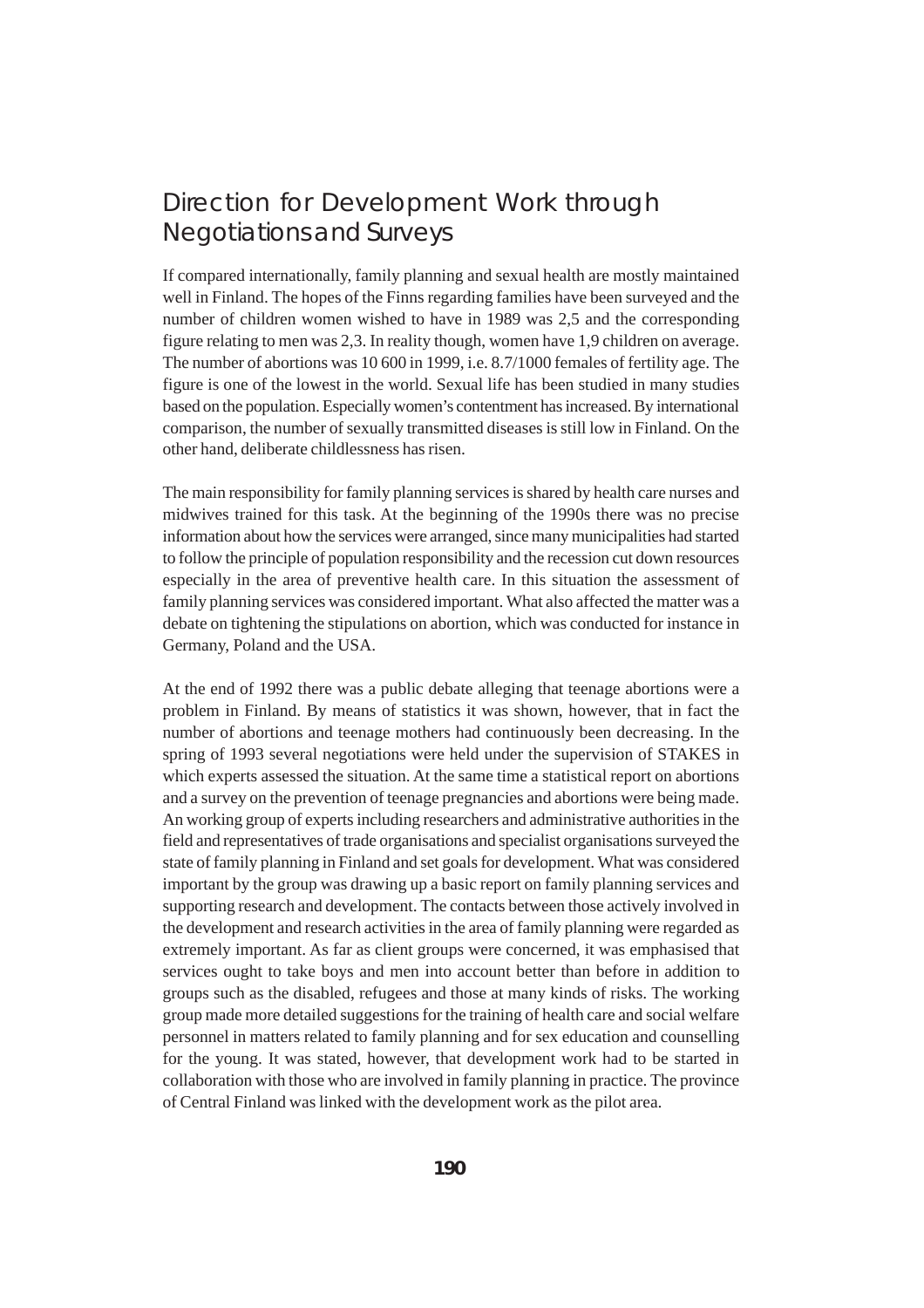An extensive group of experts were asked to give a statement on the above-mentioned suggestions. In this way development work was made public and the network was being created for the future research and development in family planning. The group of experts met annually to view the situation and consider plans for further action while pondering over the contribution of their own sector in developing family planning.

# A Process as a Course of Action in the Project of Family Planning 2000

The actual development project was launched by STAKES in 1994 and was called Family Planning 2000 according to the guidelines set by the working group consisting of experts. After a three-year period the project continued for an extra two years and finished in 1998. In addition to the project manager, a project secretary and an expert senior physician were also involved in it.

The project was built as a national co-operative programme in which every participant gave his or her own resources for research, development and training. STAKES provided a forum for co-operation while collecting and passing on information and experiences besides maintaining the network of those involved in developing family planning.

The project was launched in the pilot area through practical development work, which was also linked with research if necessary. The partners both in the public and private sector were offered the chance to participate in the project with a focus on developing public services. The role of STAKES can be described as that of a supporter and activator. Regional issues have been tackled at the national level and on the other hand, it has been possible to pass on information nation-wide to be used regionally in the pilot area. A common goal has been to improve the service system and to test new innovative models in addition to providing information. Promoting professional training has been considered important from the very beginning.

What has been essential to the development work is networking and performing development work as a process. There have been endeavours to make more specific objectives, and the enthusiasm and opportunities of the sectors and employees involved in some area of the project have been the basic ground for the development work. The developing process has been structured for instance by arranging meetings at which those engaged in specific areas of the project have introduced their progress and each stage of their task.

Providing information openly has been a crucial part of the project. Even tough the project of Family Planning 2000 was targeted at employees in the field, there have been efforts to pass on the information born within the project such as sex education for the young, which citizens might find interesting, through the media. Briefings have been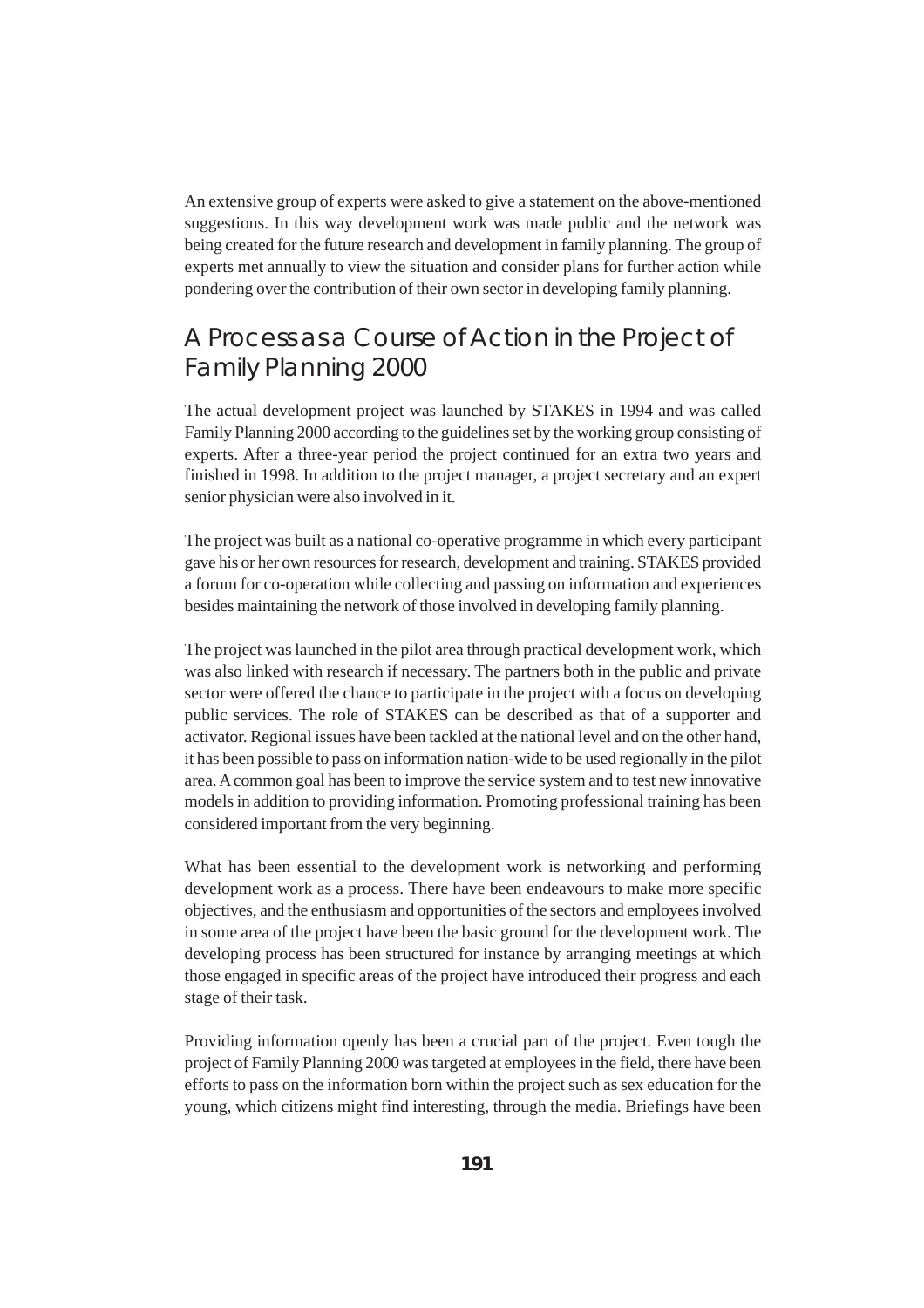arranged in connection with meetings and seminars, and journalists have been welcome to attend these events. Employees engaged in practical family planning have been encouraged and supported to be active in passing on information.

#### **The leaflet, meetings and training events make the network**

The network leaflet called Perhesuunnittelu 2000 (Family Planning 2000) was set up by STAKES to promote the collaboration of developers and new connections. What was aimed at was to act as much as possible in two directions: on the one hand, to receive writings and comments from readers concerning various on-going development projects in the field and on the other hand, to pass on collected, topical information, which is easily legible, to readers. However, the number of articles asked and received was rather small and they were mainly extracts of studies. The leaflet has been sent to persons registered in the network free of charge and in addition, it has been distributed at various training events. Besides, it has also been possible to read the network leaflet in the Internet pages of STAKES.

Network collaboration has been strengthened by arranging regional meetings, national seminars and training events. National seminars, such as Finnish sexuality for instance, have been held every year in which issues related to sexuality coming up in the work of the professional staff have been considered together. Long-term illnesses and disabilities were a topic which made the participants talk who seem to be rather alone when these matters come up with their clients.

Making study trips abroad and participating in conferences as one group have especially tightened the co-operation of the core group and created a joint view on matters. The travelling reports drawn up on the journeys have been published in special issues of the network leaflet focusing on a theme (such as the conference on abortion in Holland and the world congress of sexology in Spain). Thus their contribution has been passed on to the whole network.

During the various smaller projects with a focus on a specific theme some more permanent forms of co-operation were advisory boards of Fertility Festivals and the project groups responsible for their planning and realisation. Encouraged by a trip made together to attend a congress an idea to found a sexological association in Finland was born.

#### **Central Finland as the pilot area**

The province of Central Finland including 30 municipalities and 250 000 residents was chosen as the pilot area while the group of experts were still working on the project. Central Finland is a clear administrative whole and, as far as development and research are concerned, its centre Jyväskylä has such important units as the hospital district and the central hospital in addition to the university and the polytechnic specialised in the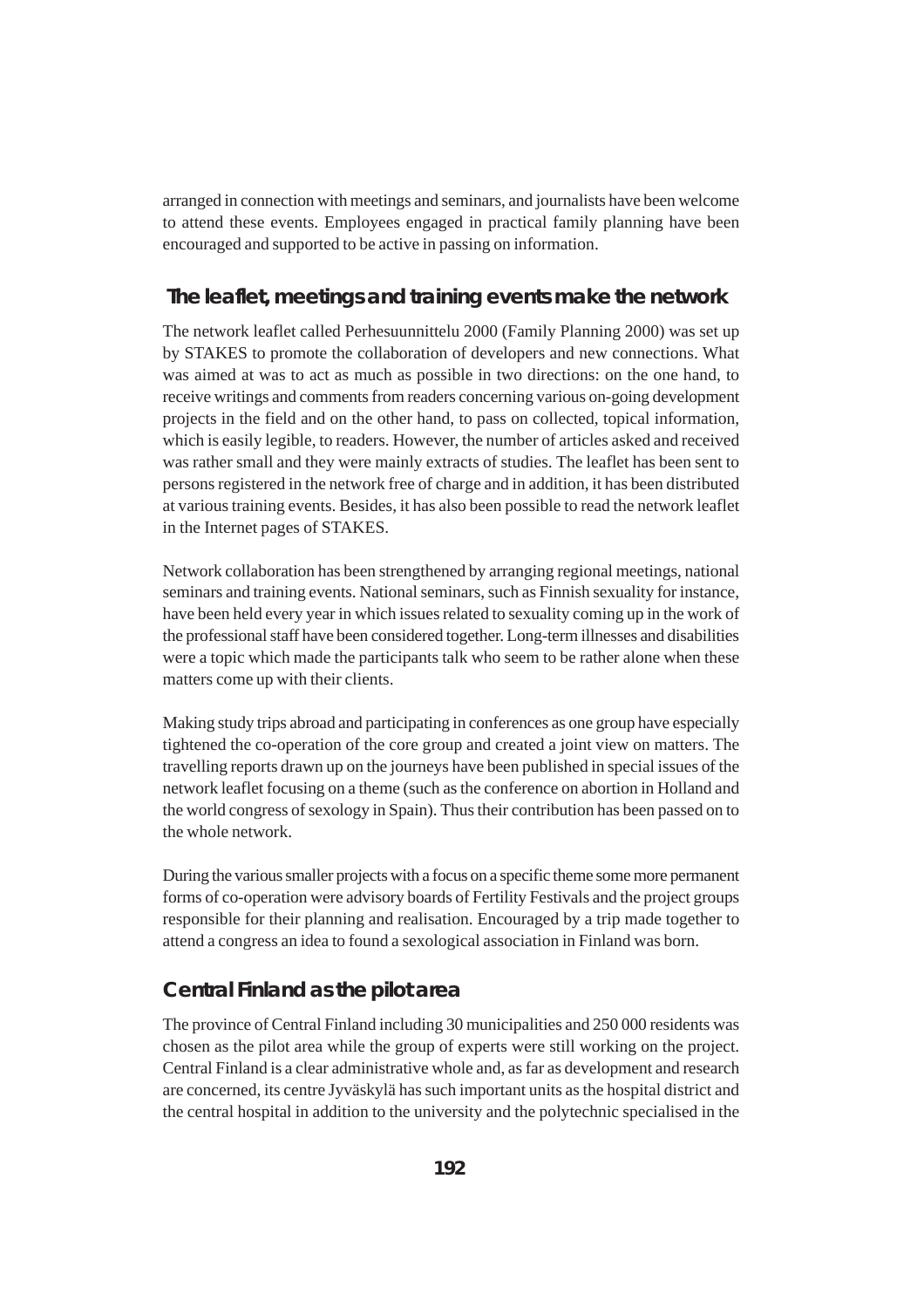field. Measured by the number of abortions and sexually transmitted diseases it also represented an average area. What was also important was the fact that the provincial authorities as the co-ordinator and other partners involved were active and enthusiastic about the development work.

The pilot project was launched by arranging a multi-professional meeting to which interested representatives of the primary health care were invited in addition to employees working for the private sector, the university, the polytechnic and organisations. At the meeting the proposals made by the expert group of STAKES were introduced as well as the state of family planning in Central Finland, which was interpreted by means of statistics. The participants´ task was to define the main targets to be developed, which included abortion, the first contraception, the treatment of infertility, sex education for the young and the prevention and treatment of chlamydia. At the meeting small groups were set up to focus on these areas.

The fact that the representatives of STAKES and provincial authorities visited all the health care centres in the area proved to be a considerable addition to the pilot project of Central Finland and it gave important feedback to the whole project as well. The negotiations attended by the representatives of the social welfare and educational service gave concrete information about the state of family planning. There was also a discussion on issues that needed to be developed most among the services which the municipality has available.

## Fertility Festivals – Making Sex Education More Fun for the Young

The question how to make many small projects visible and beneficial for more extensive use was being pondered over while the pilot project of Central Finland was still going on. An idea put forward was to arrange an event that would be both educational and informational while also being an exhibition. The name chosen for it was Fertility Festival, which also aroused contradictory thoughts. Its purpose was to turn the tone, which used to be warning and to make one feel guilty, into something more positive and joyful. The most prominent part of the event, which lasts several days, is a street performance one afternoon in which health care and social welfare students and related organisations distribute information about sexuality and the family in a wide variety of ways. Pupils can familiarise themselves with various information points with the help of the students. There is information available about contraception, childlessness, various support services for the family as well as about different kinds of sexuality. In addition, musical and dance performances, briefings and various other performances are arranged on stage. Events called "ask the expert" targeted at young people are popular. Besides, special opportunities are arranged for parents where they can talk. In the spring prior to the festival, writing competitions related to the subject are held for schoolchildren to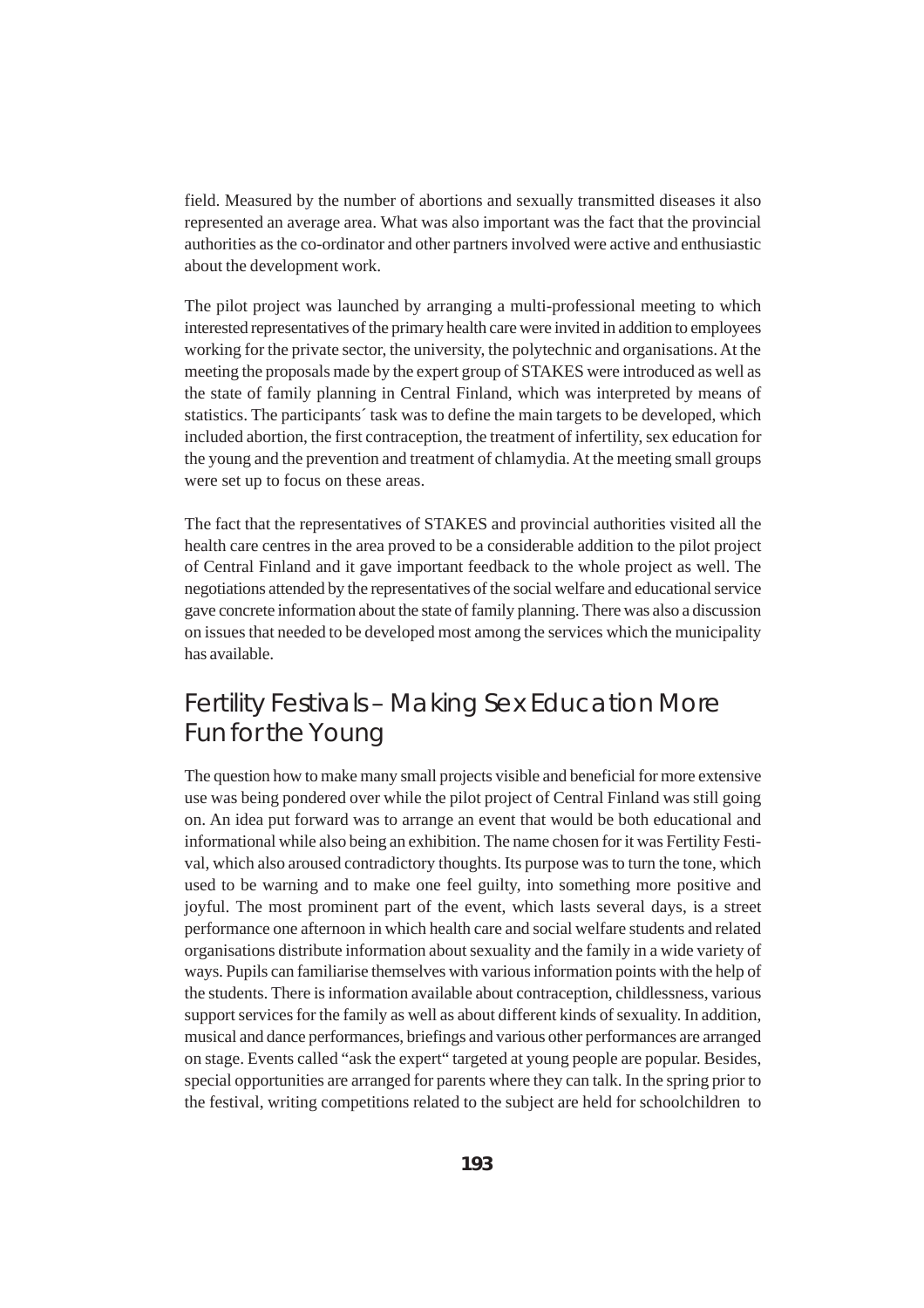make the event known in advance. Those representing the army and the church also participate in planning and realising the programme.

In connection with the festival special training is available for employees and teachers in the field. Besides familiarising themselves with the festival participants can acquire new information and stimuli for their work by attending the seminars.

The media have found the fertility festival interesting as an event itself and through the themes introduced. The local papers, regional radio stations and the television have covered various subjects in a variety of ways and matter-of-factly. A few local papers have published special pages focusing on a particular theme beforehand. This is how it has been possible to market the event.

The festival itself with its specialist training is just a climax of the work accomplished in the area during the previous year. The major participants representing educational institutions, provincial authorities, the hospital and the primary health care, various organisations and the army have set up groups for planning. Students at the health care and social welfare polytechnic have familiarised themselves with the themes of family planning and sex education for a year with a view to the coming festival. The event has been supported by the advisory boards which have met under the supervision of the provincial authorities. What is regarded as the starting-point is that each sector does its own share as part of its normal work and students as part of their studies. However, it has been necessary to release one person, who can fully concentrate on his or her task, and who is responsible for co-ordinating such a big event of 2-3 days and even 5000 participants. This has been possible since the Ministry of Social Affairs and Health has supplied funds for the event as part of the task of developing sex education for the young.

The significance of the festivals lies in collecting the various participants to plan and realise a prominent event. Co-operative relations that are born during the project have also functioned well after the festival. Besides, the event has inspired both young students and their teachers to start looking for working methods for health education that would combine theory and practice. This is how employees have acquired new information and new models for their work. The event has also raised the subject of sex education for the young under public discussion through the media. For the first time the fertility festival was arranged in Central Finland in 1996. It has become an event which takes place every spring and only the location of the event has occasionally been changed.

### Developing Professional Skills

The expert group of STAKES regarded the strengthening of one´s professional skills as one of the most important tasks. The view that gained ground during the project was that the attitudes, knowledge and skills of the personnel to deal with sexuality were essential in developing the services in the field of family planning and sexual health.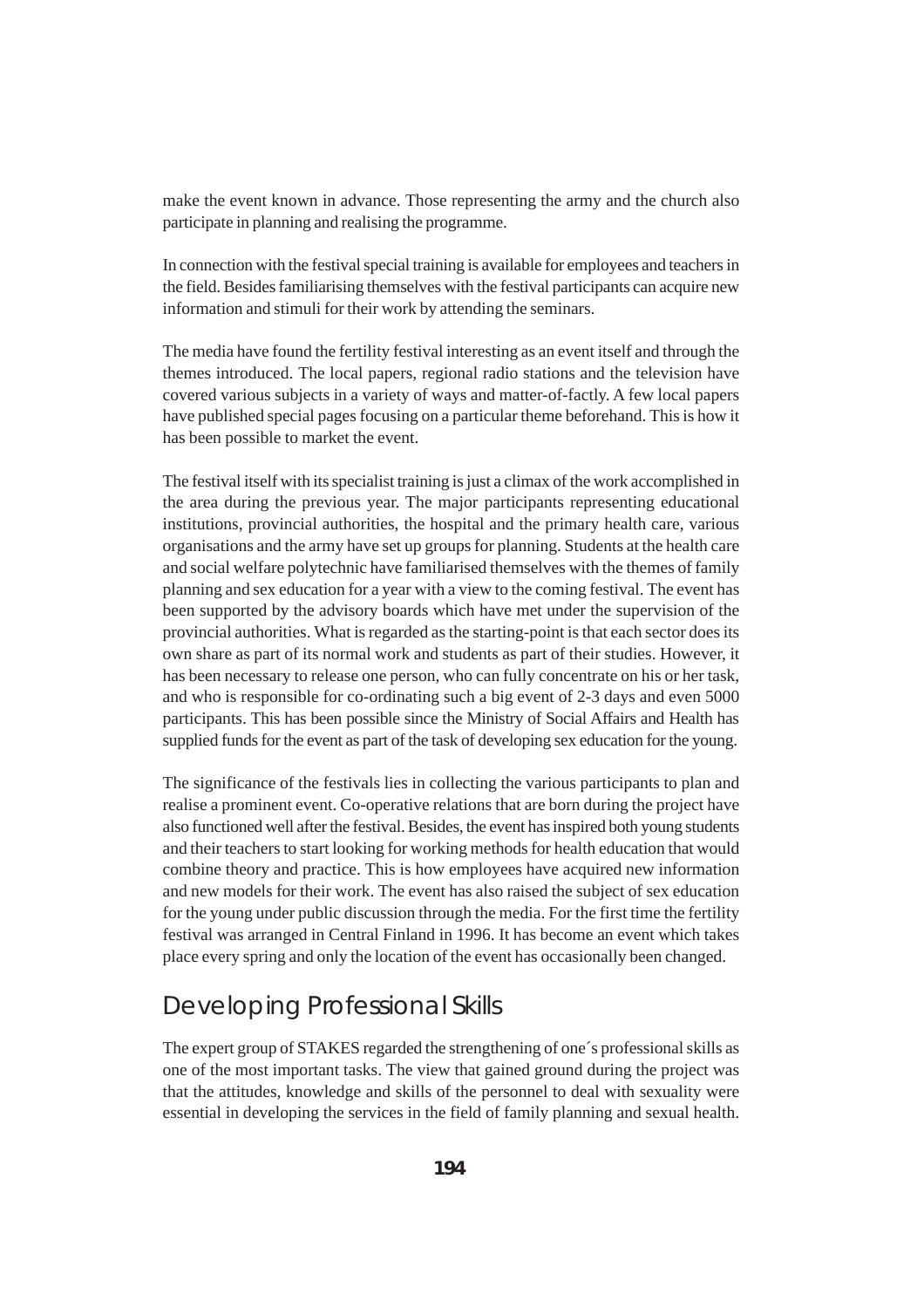Whether or not family planning and sexual health should be included in the health care and social welfare education were surveyed at the beginning and at the end of the project. What the reports clarified was that there were rather few and sporadic studies focusing on a particular subject. However, a better direction is to be seen because in various parts of Finland more organised complementary education has been arranged in the field of sexual health.

There have been efforts to enhance professional skills in the project of Family Planning 2000 by arranging free meetings and national seminars. They have stimulated discussion and co-operation while encouraging the participants to look for new information and to test new working methods. New learning materials, videos, literature and ideas for development, born in various smaller projects, and experiences gained at work, have been introduced at exhibitions linked to the training events. Through the network leaflet information has been passed on more extensively to those belonging to the network. The training calendar included in the leaflet has served well in informing about the coming training events.

Various working methods, adaptable even more widely, have been tested with purpose of increasing employees´ knowledge and skills. The methods have included group interviews, descriptions of local treatment practice as part of quality assurance, and festivals.

The response received from the employees in Central Finland highlights the following aspects: their attitudes to sexuality have widened, their courage to talk about even very intimate affairs has increased, their willingness to participate and their participation in complementary training have also increased. These changes in attitudes are remarkable results as far as the permanence of the changes is concerned.

In recent years the subject matter of sexuality has been increased especially in the basic vocational education of health care and social welfare provided by the polytechnic in the pilot area. As the only educational institution specialised in health care it has included matters on sexuality in the actual studies. The polytechnic has commenced to provide complementary and further education in sexology for those who have completed the adaptable basic degree. Besides, it also collaborates actively with domestic and Nordic partners to develop the educational content and structure. Moreover, wider contacts with related international instructors have been made. A brave opening to sexological education has been the building of a special set-up for study called Adam and Eve in the polytechnic with literature, videos, music, aids and other material on family planning and sex education. Adam and Eve aims to familiarise students engaged in various studies, such as health care and social welfare and those intending to become teachers or doctors, as well as employees working on the crisis telephones, with a variety of sexuality. The visits are supervised by teachers trained in sexual therapy. Adam and Eve is becoming a facility for SAR (Sexual Attitude Restructuring). Other activities, such as research and guidance by telephone together with the hospital and the department of psychology at the university, are being linked with the centre.